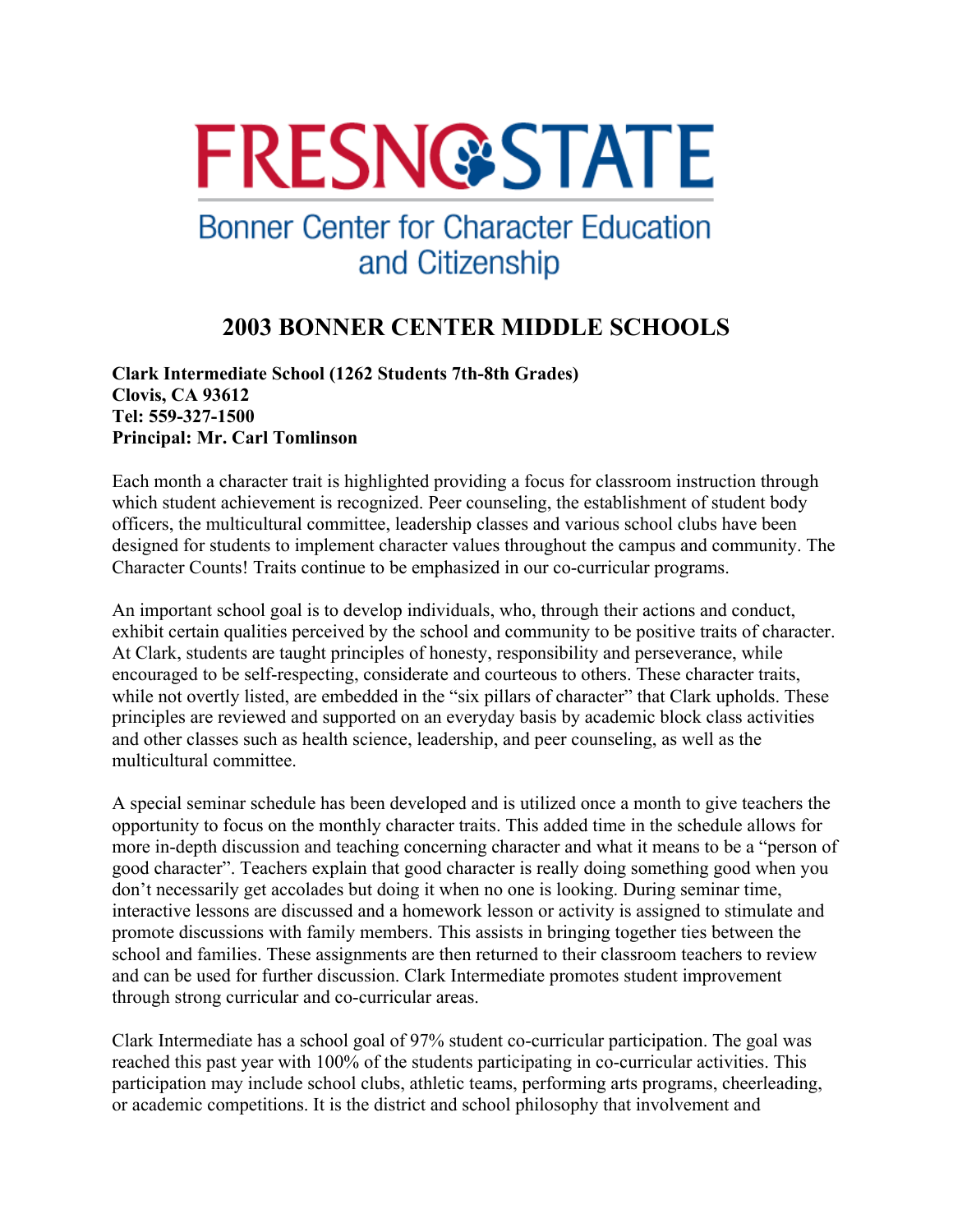interaction will foster interpersonal relationships and skills resulting in positive personal development.

Top

#### **Divisadero Middle School (925 Students 7th-8th Grades) Visalia, CA 93277 Tel: 559-730-7661 Principal: Ms. Cindy Costa**

At Divisadero Middle School we have communicated to students, parents, and the community the behaviors that are expected of our students. One method of expressing these expectations that is addressed in the handbook has been in the formation of our grade level student teams, or academies, and each academy (teachers and students) has adopted a set of values unique to their mission. The Athenian academy has adopted the values of working for the common good and cherishing philosophy, persuasion and logic. The Nikean academy promotes success, sureness of purpose, and protection of right actions. The Spartan academy focuses on self-discipline of the body and mind and promoting good of the majority. The final academy, the Titans, strives to develop wisdom and the ability to exert great power to achieve one's goals.

We have also implemented character traits for each month. Each month we ask students to work on developing a particular trait by discussing it in Advocacy class, by working on a project to demonstrate that trait, and by participating in at least one activity that illustrates the trait. For example, in December we focused on Caring. Our teachers and students discussed what that meant, how they could become caring people, and what they could do to begin to develop the trait within themselves. Each Advocacy class was then asked to participate in a canned food drive.

It is not unusual on our campus for students to ask other students to modify their behavior, for students to seek out the assistance of adults in intervening in certain situations, or for students to mediate problems with one another in a "win-win" manner. In addition, our students developed, because of these policies, a sense of safety and the perception that Divisadero is more than a school, that it is a repository of willing mentors and a safe haven.

We have modified after-school activities in such a manner as to make them accessible to all students. Students are eligible to go based on grades, behavior, attendance, citizenship, etc. Some activity eligibility is based solely on one or two criteria while others encompass the entire range of expectations. We have also provided free transportation and the opportunity for no-cost admission to activities for all of our students.

Top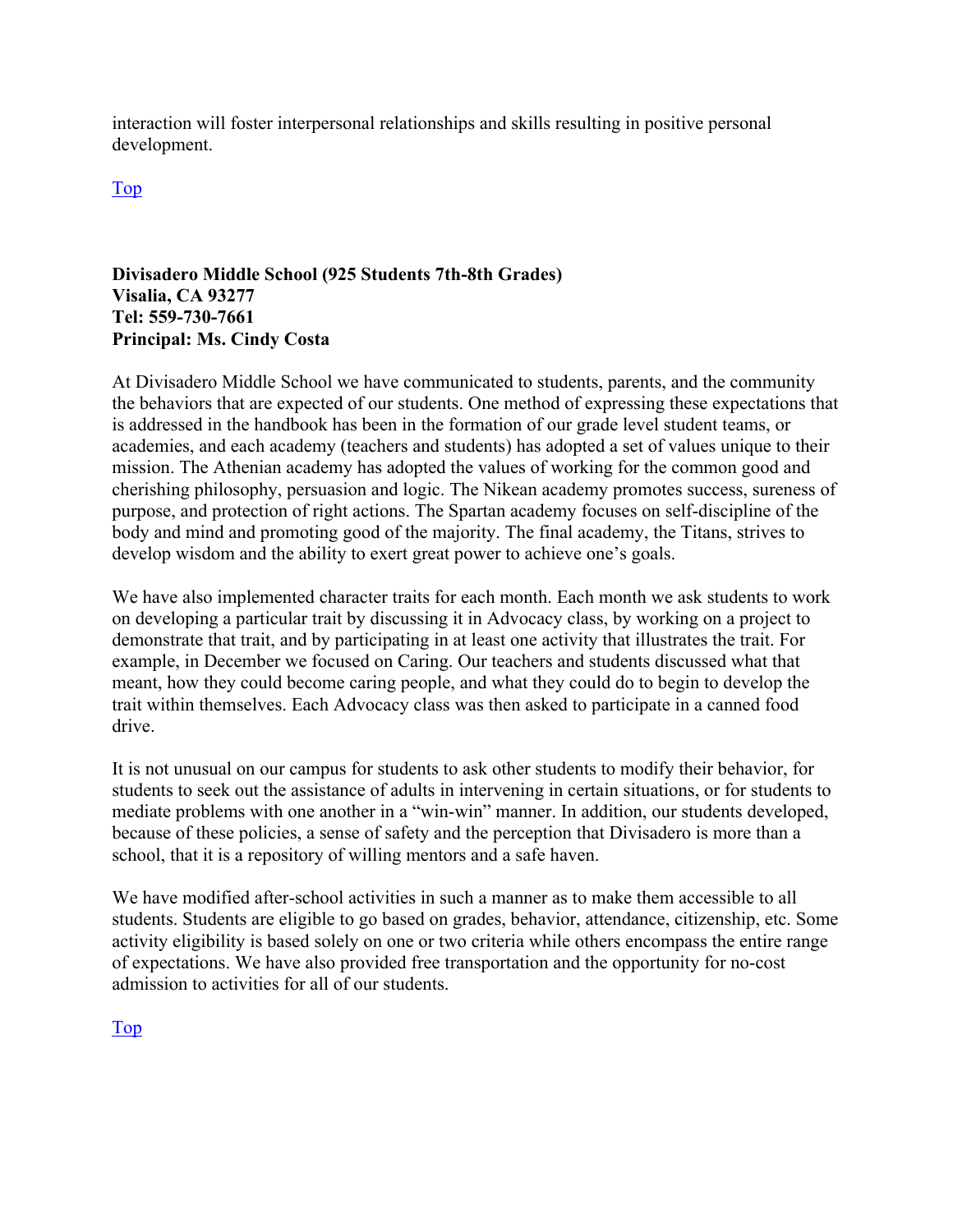#### **Kastner Intermediate School (1480 Students 7th-8th Grades) Clovis, CA 93720 Tel: 559-327-2610 Principal: Mr. Rick Gold**

The expectation of Kastner Intermediate School is that all members of our community (parents, students, and staff) reflect the six pillars of character in their everyday lives. The Kastner staff has developed definitions of each of the pillars of character and has created two sets of banners that…remind all members of the community of the observable behaviors related to each of the pillars.

Each year Kastner conducts many parent orientation evenings…. One of the primary messages that is delivered is that the CHARACTER COUNTS! Program is an essential part of their students' experience at Kastner.

This year the physical education and athletic departments have incorporated new lessons specific to the terms sportsmanship and gamesmanship. Students learn that sportsmanship is the playing of the game to develop teamwork, respect for an opponent, and an appreciation for personal integrity. On the other hand, they learn that gamesmanship is an overwhelming drive to win at all costs. By incorporating sportsmanship into our character traits, we have seen fewer incidents of inappropriate behavior on the fields, courts, and pools where our teams compete.

Recently Kastner enacted a "No Put Down Zone" on the campus. This program recognizes the harmful effects that words can have on individuals. Students are encouraged to praise each other for the things they are doing right instead of criticizing each other.

This year the eighth grade students had the opportunity to participate in a field trip to the Museum of Tolerance in Los Angeles. Here they learned the harsh realities of the holocaust and what can happen when individuals and nations forget to embrace the basic principles of good character.

#### Top

#### **La Joya Middle School (990 Students 7th-8th Grades) Visalia, CA 93277 Tel: 559-730-7921 Principal: Ms. Mary Whitfield**

La Joya Middle School has a clear school mission: La Joya Middle School will provide students with a caring transition as they move from elementary school to high school. They will be "connected" to the goals and purposes of the school in a positive way and have numerous opportunities for personal growth. All students will acquire the knowledge and skills needed to become successful life-long learners, workers, and citizens through a wide variety of instructional options that meet their needs. Within a nurturing educational environment,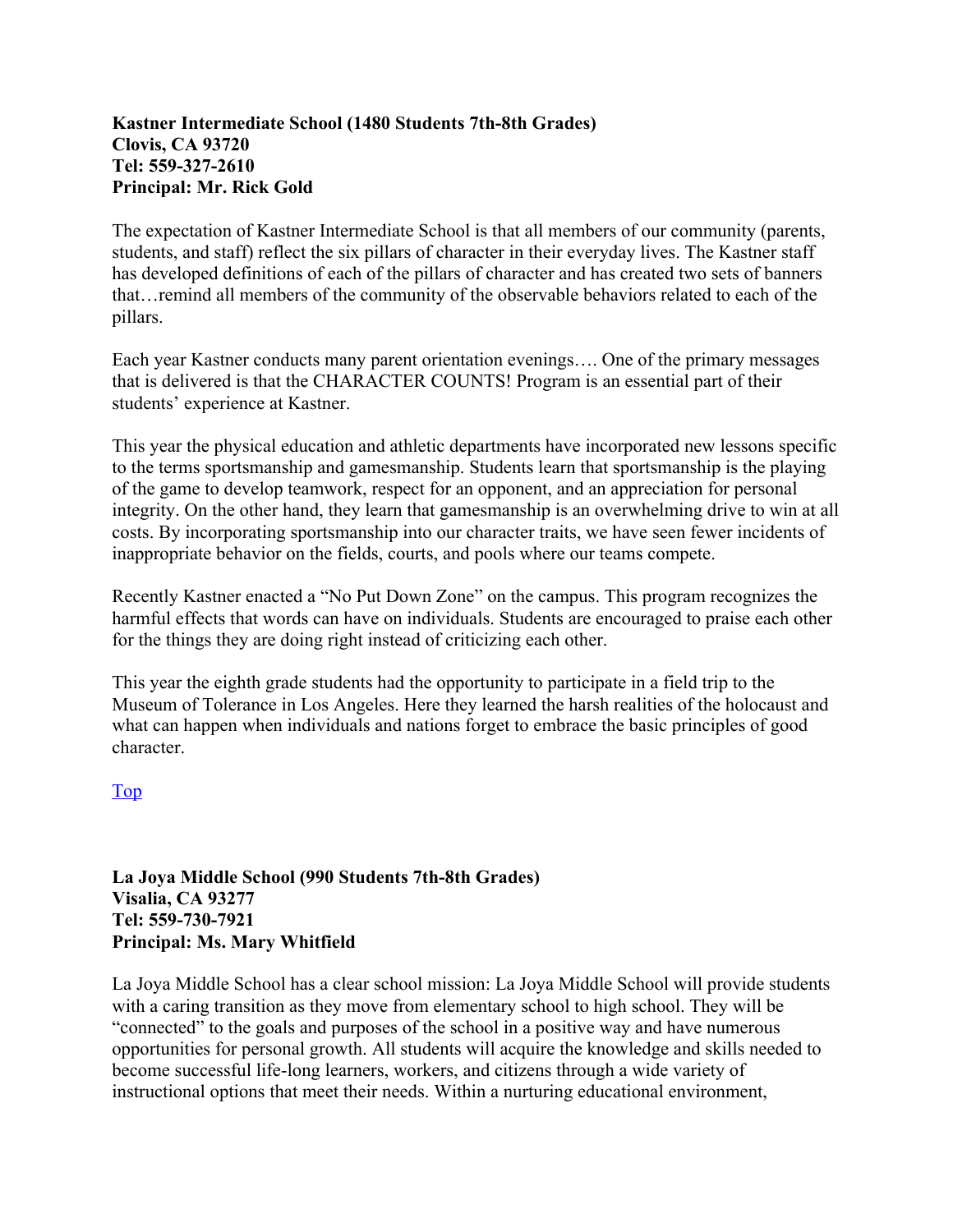individual development will be maximized, which will allow students to reach their fullest potential.

Citizenship grades are part of the progress report and report card system of feedback to the parents. Students who have more than one unsatisfactory citizenship grade are not allowed to participate in extra-curricular activities. Classroom rules model the Character Counts! traits. The administration uses detention, campus beautification, suspension and expulsions as methods of tracking the effectiveness of the program. The principal and Asst. Principals monitor these figures for feedback.

The government of La Joya is vested in the Executive and Student Councils. The Executive Council consists of ten elected officers: President, Vice-president, Secretary, Treasurer, Activities Commissioner, Athletic Commissioner, and Team Senators (two eighth graders and two seventh graders). The term of office is one semester. Elections take place in the fall and late January. Candidates are expected to adhere to La Joya Code of Ethics/participation.

Top

#### **Liberty Middle School (735 Students 7th-8th Grades) Lemoore, CA 93245 Tel: 559-924-6860 Principal: Mr. David Andreasen**

Liberty Middle School has formed a partnership with the entire Lemoore community in establishing its character education program. The four elementary feeder schools have all made the same commitment to character education and use the common language of character established in the Character Counts! program. Likewise, Lemoore High School teachers and staff continue emphasizing character education and development with their Character Counts! program. The business community of Lemoore has supported the school's efforts of character education through its Business Education Together committee (BET). The BET committee, made up of Lemoore area business partners and school personnel, has recognized the importance of character development in the schools and the overall effect it can have in the wok place and in the community at large. As a testament to this recognition, a banner has been purchased that can be hung over Main Street in Lemoore that states, "Lemoore…a community where Character Counts!" Business Partners are also able to share their careers with Liberty students at the Career Café. Speakers are encouraged to tie into their presentation which character traits are essential in their particular fields.

Each year Liberty holds a Character conference. Here eighth grade students from Liberty and neighboring schools, Island and Mary Immaculate Queen, will spend a morning exploring the meanings of character, ethics and values. They will evaluate their own values and participate in exercises that help them to understand the process of ethical decision-making. Juniors and seniors from Lemoore high School that have participated in their own Ethics Day will serve as table leaders to help facilitate these discussions. Business Partners from FAST Federal Credit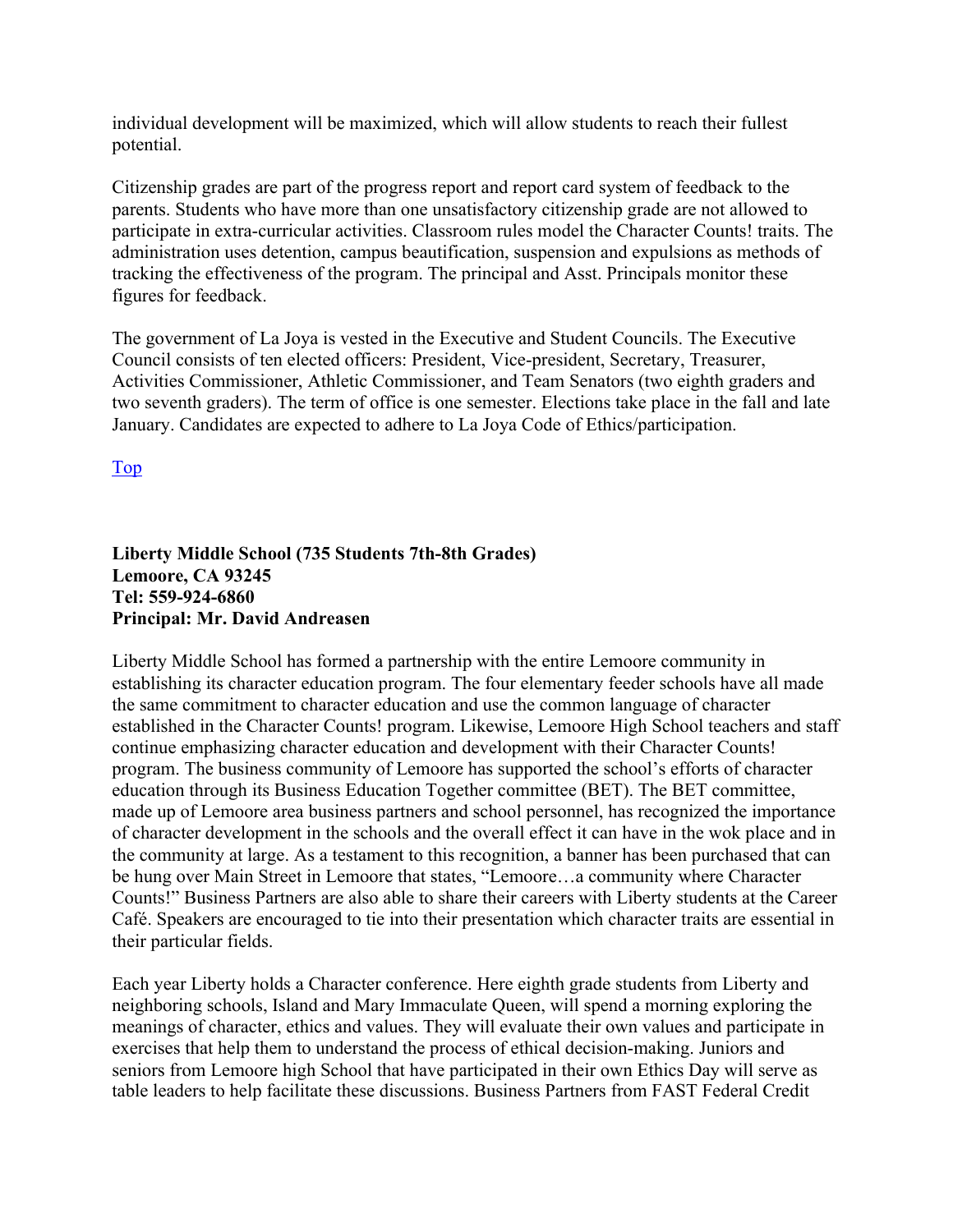Union and the California highway patrol generously donate their time to host this event as they sincerely value its importance.

In an effort to create a school culture that is safe, caring and respectful, Liberty staff has established a motto, "If you permit it, you promote it". Therefore, proactive and reactive measures are taken to enforce the values and rules that Liberty has established. Conflict resolution…is available and often utilized. Gang Contracts, Harassment Contracts and Behavior Contracts are issued when necessary in an effort to hold students responsible to the high standards necessary to create a school culture conducive to learning. The Harassment Contracts have been especially helpful in dealing with the less overt types of harassments like teasing, name calling, and the spreading of rumors that have the potential to overtake a middle school campus.

Top

#### **Live Oak Middle School (681 Students 7th-8th Grades) Tulare, CA 93274 Tel: 559-685-7310 Principal: Mr. Brian Hollingshead**

Live Oak staff has strived to instill good "character" in the students of Live Oak since the school's doors opened in 1989 with the motto, "The Right Place at the Right Time". We want to influence ourselves and our students to be people of sound character. We want to guide our students to develop to their greatest academic potential. Our role then, is to model the core values of Respect, Responsibility, Trustworthiness, Caring, Fairness, and Citizenship from Michael Josephson's Character Counts! Using these common terms we can be consistent in our communications with students, their families and each other, while making it possible to acknowledge and respect the diversity of our population and cultures. "We believe that as we impart these core values we are making a difference. Our mission statement conveys our commitment: Live oak middle School is a safe, caring place where staff challenges students to reach their fullest potential in academics and personal character. Live Oak is the right place at the right time!"

Influencing core values is not a program. It is modeling a way to live. We all use the same language when talking about character and ethical behavior. Everyday school day ends with a message from our principal and a reminder that character does count.

This year the counselor trained the leadership team to be peer mediators. A peer-helping group is a powerful way to build strong character in both the mediators and those they help. Peer mediators make students aware of positive ways to resolve conflict.

Any student at Live oak that is willing to share their free time can be a member of the Live Oak Volunteer bureau. This group puts in hundreds of hours each year working at parent conferences, collecting canned food for the Tulare Emergency Aide, selling hot cocoa during December to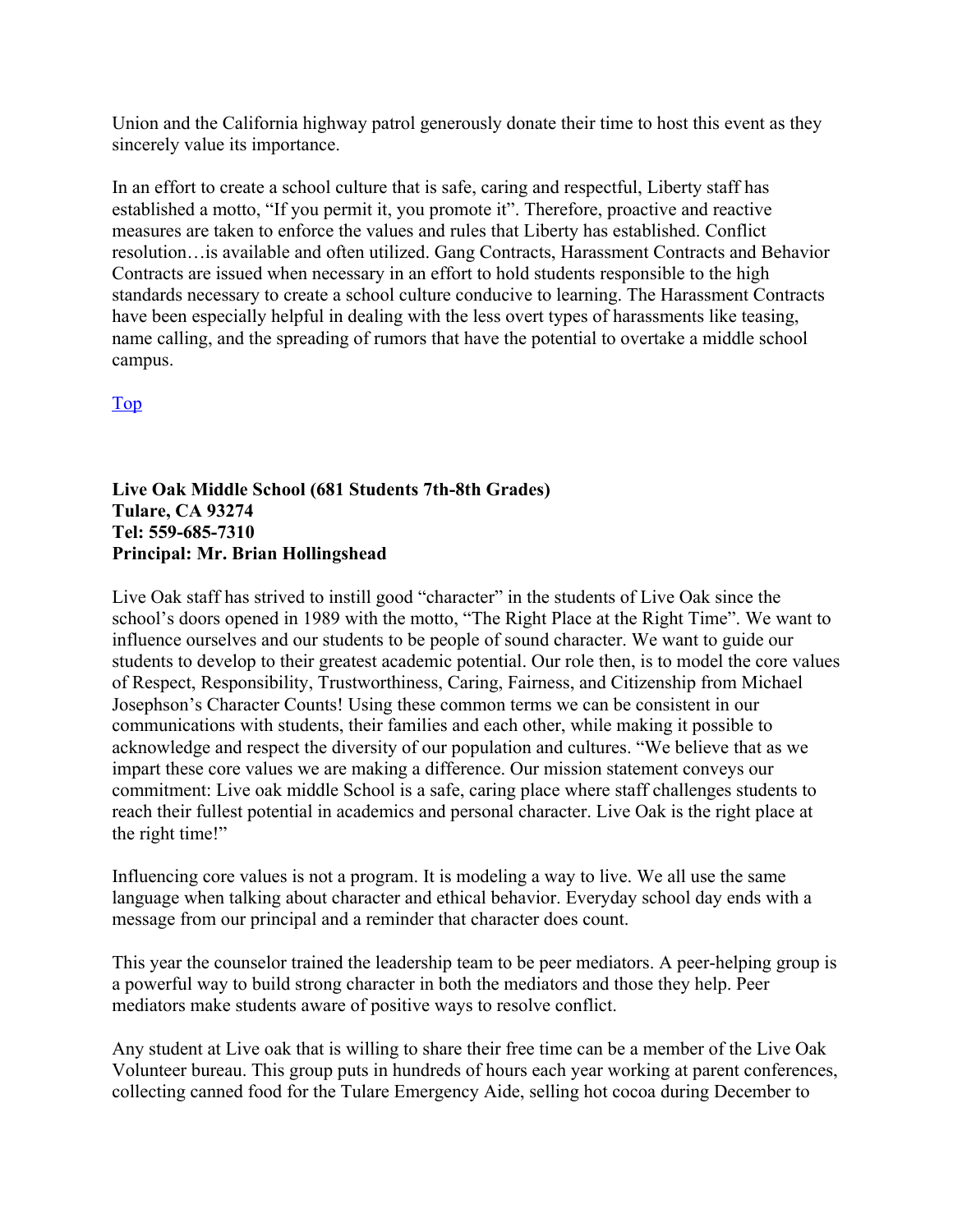raise money for two our own families, participating in the Fresno Bee Kids' Day, sponsoring a school dance, working at the Student of the Month Luncheons, and anything else that needs to be done. The only requirement to belong to this group is a willingness to serve others. Therefore, often students show up to work who are not usually involved in school activities because they do not need a certain GPA or any special talent.

Live Oak has the unique opportunity to have a class of developmentally delayed and severely disabled students on our campus. We integrate these students into regular classes as much as possible, giving all of us a rich character building experience. Regular education students can apply to be classroom aides in this class. (S)ome of our students who have difficulty affiliating with school become some of the best aides for these special students.

Students that struggle academically and with their behavior participate in a biweekly progress report system. The administrators and teachers manage this system with special regard given to character and values, like Character Counts!. This support system is time consuming but a worthwhile and effective way to encourage and help our students help themselves.

Top

#### **Mulcahy Middle School (881 Students 6th-8th Grades) Tulare, CA 93274 Tel: 559-685-7250 Principal: Mr. John Pendleton**

Mulcahy Middle School was named after long-time educator Mrs. Alice G. Mulcahy. Since its opening in 1958, the school has been dedicated tot he principles of hard work, honesty, pride and determination, all hallmarks of Mrs. Mulcahy and her family.

Student and parent support is a key factor in the success of our program. Prior to the first day of school, members of the school community and the staff participate in an orientation assembly. School policies, student behaviors and responsibilities are discussed. The core ethical values are used as a model for expected student behavior. Academic school planners are given to every student. The planners contain several items supporting our character development program and are used as a tool to promote responsibility through daily use, recording class assignments, homework to be completed and on-going communication with parents.

Alice G. Mulcahy Middle School is proactive in our approach to cultivating the continued development of ethical decision-making. Teachers are encouraged to construct or integrate the Character Counts! philosophy into their lessons to further encourage and promote the progression of ethical decision-making. In addition to classroom instruction, we take advantage of every opportunity to recognize students exhibiting behaviors consistent with the pillars of character.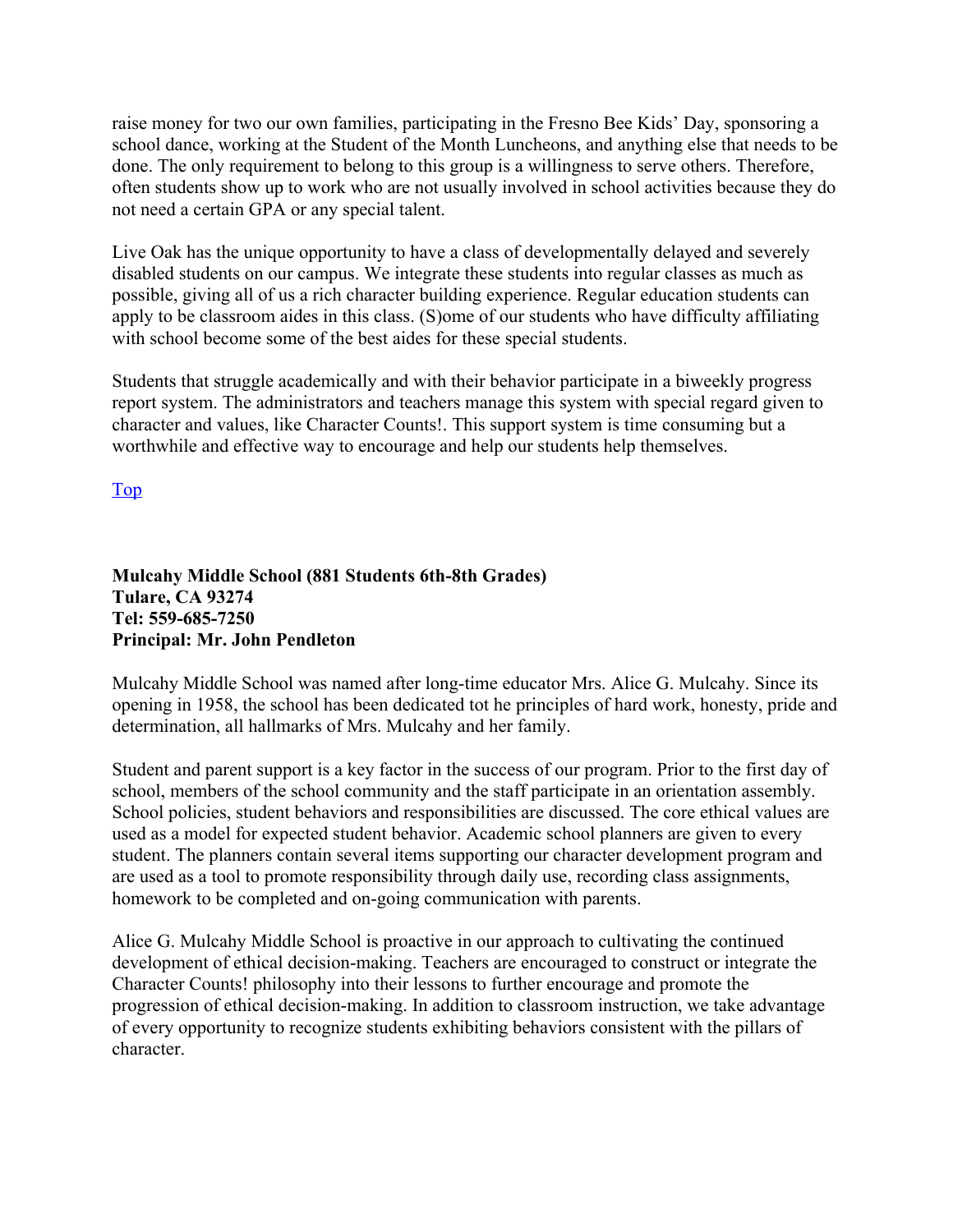Community service is a priority for Mulcahy Middle School. Students actively participate in a number of valuable community service projects. Community service projects are designed to promote social development, provide students with an opportunity to model the pillars of character, and foster community partnerships. Members of the California junior Scholarship Federation (CJSF) have taken a leadership role on campus organizing coat and toy drives for neighborhood children. CJSF members also participate in "bell ringing" for the Salvation Army during the Christmas season.

Top

#### **Reyburn Intermediate School (1390 Students 7th-8th Grades) Clovis, CA 93611 Tel: 559-327-4500 Principal: Ms. Stacy Dunnicliff**

Students demonstrating outstanding character are recognized during monthly CHARACTER COUNTS! dinners as well as Teachers' Choice Pizza luncheons. In order to earn the prestigious Timberwolf Way award, students must earn points for each of the six Pillars of character. The top athletic award is the CHARACTER COJNTS! Award. Banners in the gymnasium proudly display the names of students who have earned the top academic and character awards.

Each year the Administrative Leadership Team (ALT) revisits and refines Reyburn's Vision, Mission, Beliefs and Desired Student Exit Behaviors based on input from students, parents, staff, and the community. During weekly department and team meetings, teachers assess the school's progress towards goal attainment. The classified staff meets with the principal on a monthly basis to discuss ways to improve system-wide processes. Reyburn's Vision Statement reflects the collaborative efforts of all stakeholders: "Reyburn Intermediate School is dedicated to creating an exemplary learning community in which every members is valued, students reach their fullest potential, and ongoing improvement is evident."

Programs that address the academic, physical and emotional needs of adolescents, as well as assertive, consistent discipline, are used to successfully integrate character education and values into classroom instruction. A school-wide code of behavior is clearly spelled out to staff and students and is consistent from classroom to classroom. Since students do not necessarily transfer character concepts to their own life experiences, Reyburn's staff is dedicated to defining character and modeling its application.

In an attempt to make sure all students feel connected to school, a concerted effort has been made to hire adult role models representative of the diverse student population at Reyburn. In addition, several members of the Reyburn staff have received Student Assistance training and are available to assist students with special problems. This helps teachers identify and channel potential situations involving drug abuse, depression, gang involvement, and child abuse/neglect to the correct agencies for additional assistance. Leadership classes, clubs, and Reyburn's Peer counselors act as liaisons between community services and the Reyburn student body.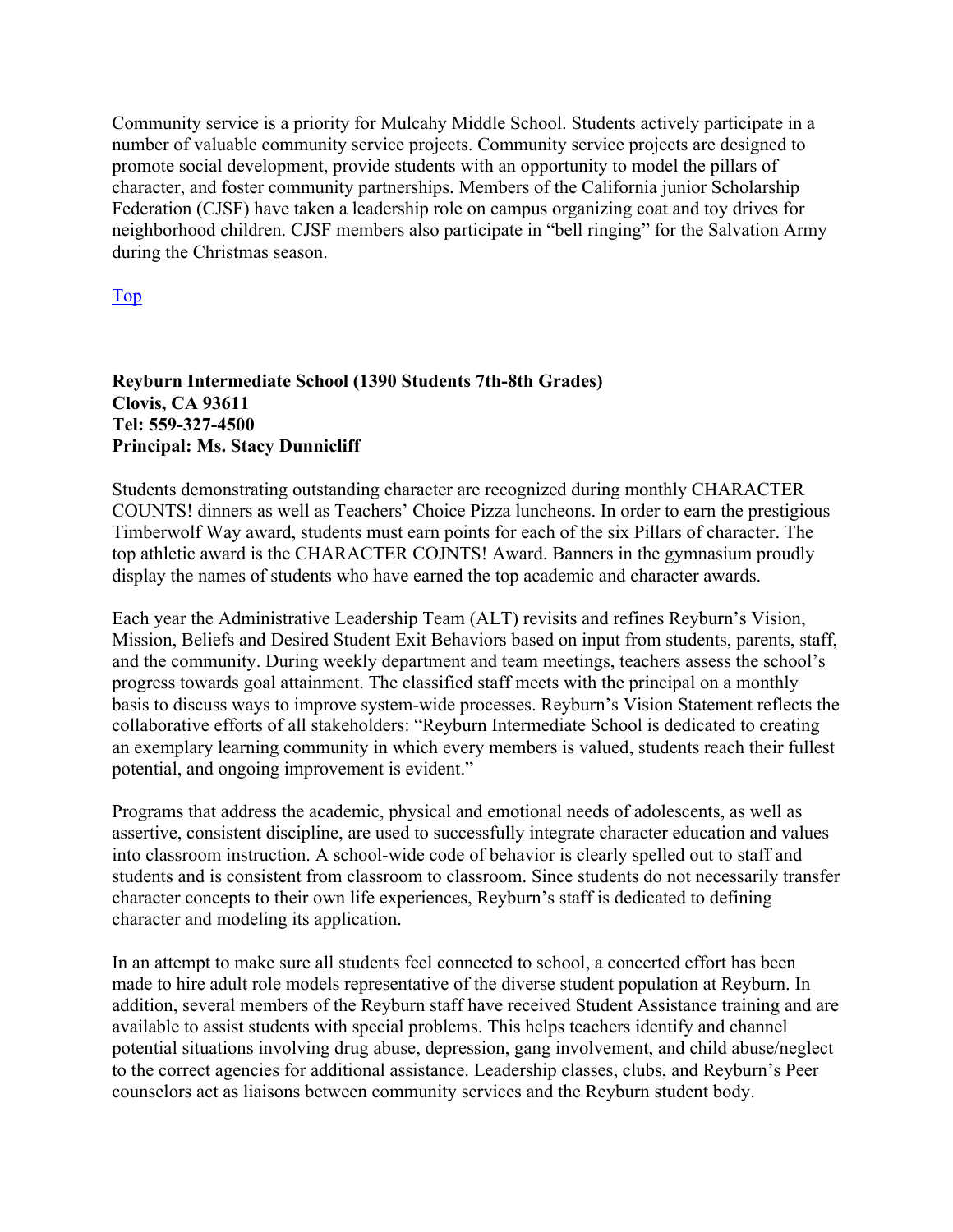#### **Sutter Middle School (530 Students 6th-8th Grades) Fowler, CA 93625 Tel: 559-834-6300 Principal: Mr. Mark Archon**

In 1997, as part of a strategic plan developed he prior year, a district Character Education Committee was formed. This committee was comprised of teachers, classified employees, parents, and students and district administration. One of the first tasks this committee completed was to identify a list of core values for the district. Surveys were sent to all stakeholders in the district to rank the importance of these core values. Data from this survey resulted in the creation of the ten pillars of Character for the district.

Teachers consistently use these fundamental values in class discussions and they are woven throughout instructional lessons wherever appropriate. The committee continues to keep character education a high priority at each school in the district by continuing to develop resources, plan activities, and provide support for each school site to support an annual character education theme. This year the theme is Students in Service to America.

We believe that student needs must be met in order for the child to be able to achieve maximum potential. Maslow's Hierarchy of needs supports a strong character education program that provides students with a great deal of support in the areas of safety, love and esteem. We strongly believe that the positive school climate, low number of discipline accounts and the tremendous school spirit can be attributed to a strong character education program that begins in the classrooms and is supported and emphasized at the site administrative level.

Last year, Sutter middle School evaluated the effectiveness of its program using the Character Education Quality Standards instrument. One of the key findings support the need for support staff to become more involved in the school's Character Education efforts. The Classified Employees Encouraging Character (CEEC) program was developed at the beginning of the 2002-2003 school year in response to this need . its purpose is to foster mentoring relationships between at risk students and classified employees. The main thrust of these interactions between staff members and students is to model and reinforce positive character education behaviors for the students and to encourage these types of behaviors in students. Classified employees now have the opportunity to recognize students during Student of the Month selections and, more importantly, at any other time during the school year. Employees are given free snack coupons that they are able to give to students exhibiting model behavior.

Top

Top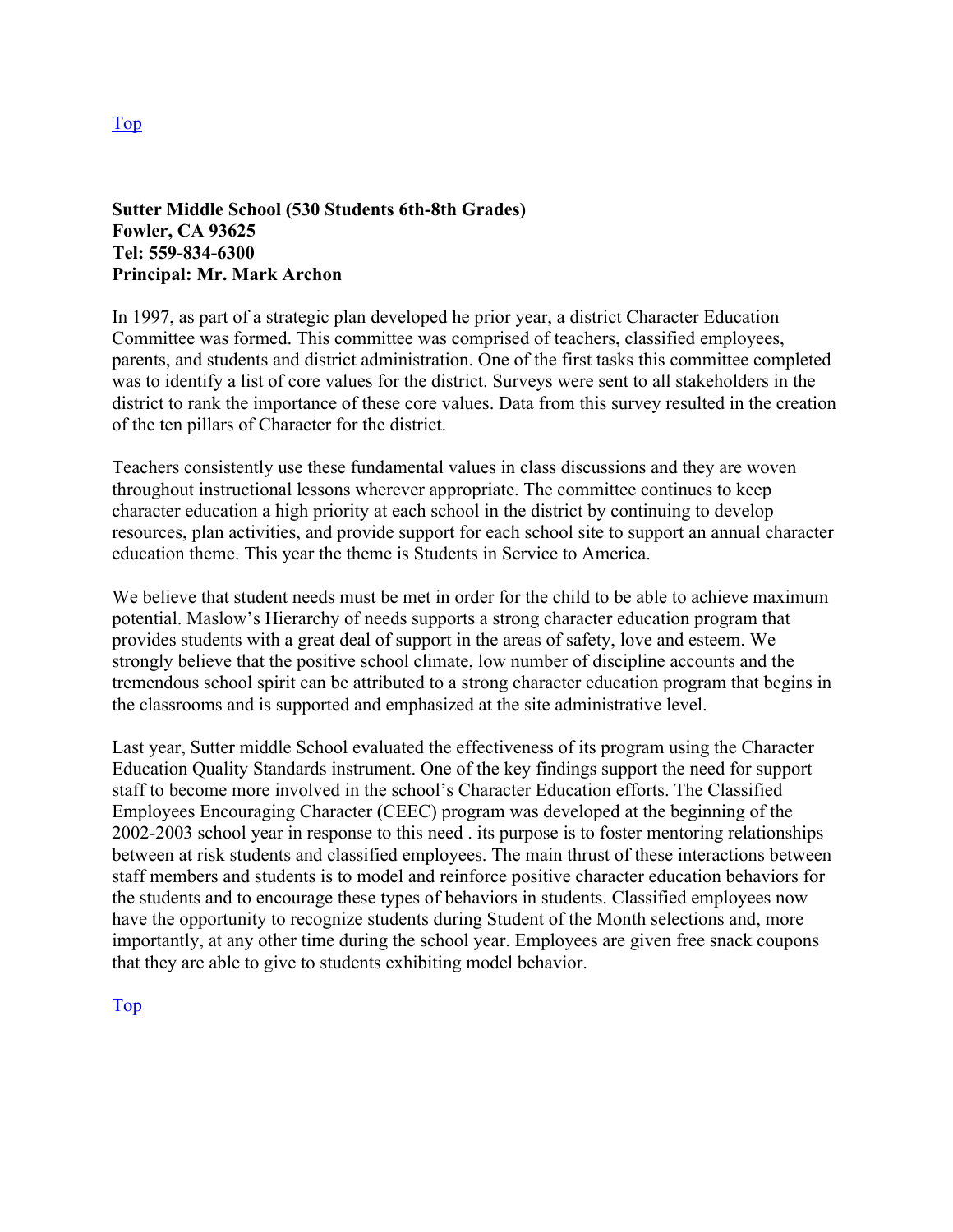#### **Valley Oak Middle School (1140 Students 7th-8th Grades) Visalia, CA 93292 Tel: 559-730-7681 Principal: Mr. Andrew Vasquez**

Valley Oak staff and administrators recognize that students at this grade level are unique. No other grade span encompasses such a wide range of intellectual, physical, psychological and social development. As more kids and staff catch on, the message becomes more pervasive, visible and consistently reinforced. In the book, Good Ideas: Ways to Teach the Six Pillars of Character, there is a section entitled, "Good Ideas for School-Wide Activities". At Valley Oak, we have already incorporated 22 of the 26 ideas/activities. We also ensure that our recognition systems recognize excelling groups as well as individual pupils.

Students begin each day with a quote exemplifying that months' focus pillar which is read from the daily bulleting. Every classroom, office and staff room prominently displays the posters representing character Counts. large pillars were made by our Graphic Art class that hang in the multi-purpose room that students frequent daily. Valley oak strives to provide a safe, wellmaintained and visually pleasing campus. We have an ongoing student mural program that integrates various school wide themes such as the Character Counts! traits which promote good Citizenship. Our program has also been discussed and promoted by our parent Booster Club and leadership classes.

At Valley Oak we have a large population of special needs students. We are proud to mainstream these special students into many regular classes. There are also many students who serve as teacher assistants in the severely handicapped classes as well as our special day classes. Caring for the less fortunate promotes Caring, Respect, and good Citizenship. We also honor different cultures to exemplify these pillars. With our All American Day we recognize Asian and Hispanic cultures through various activities and demonstrations performed by the students. This promotes sensitivity and awareness among the students.

Administrators and teachers are highly visible at all times, and Valley Oak maintains a closedcampus policy. Students are not allowed to leave campus during the school day without parental and administrative permission. Partnerships which support a safe school have been formed between Valley Oak and the following: Visalia Police Department, the Tulare County Probation Department, VUSD Safe Schools Coordinator, and the Youth Development Officer who is on campus daily. Most teachers have been trained to help identify and channel potential situations involving drug abuse, depression, gang involvement and child abuse/neglect.

Our instructional practices emphasize active learning strategies which are consistent with the developmental characteristics of young adolescents in middle school. To help all students achieve the learner outcomes desired, our teachers teach to each student's strengths. According to Howard Gardner, there are seven different intelligences, seven ways that teachers can use to reach students. Every one of our teachers has been trained in the Multiple Intelligences approach to learning. Special education students are mainstreamed in all electives, physical education, and many academic classes.